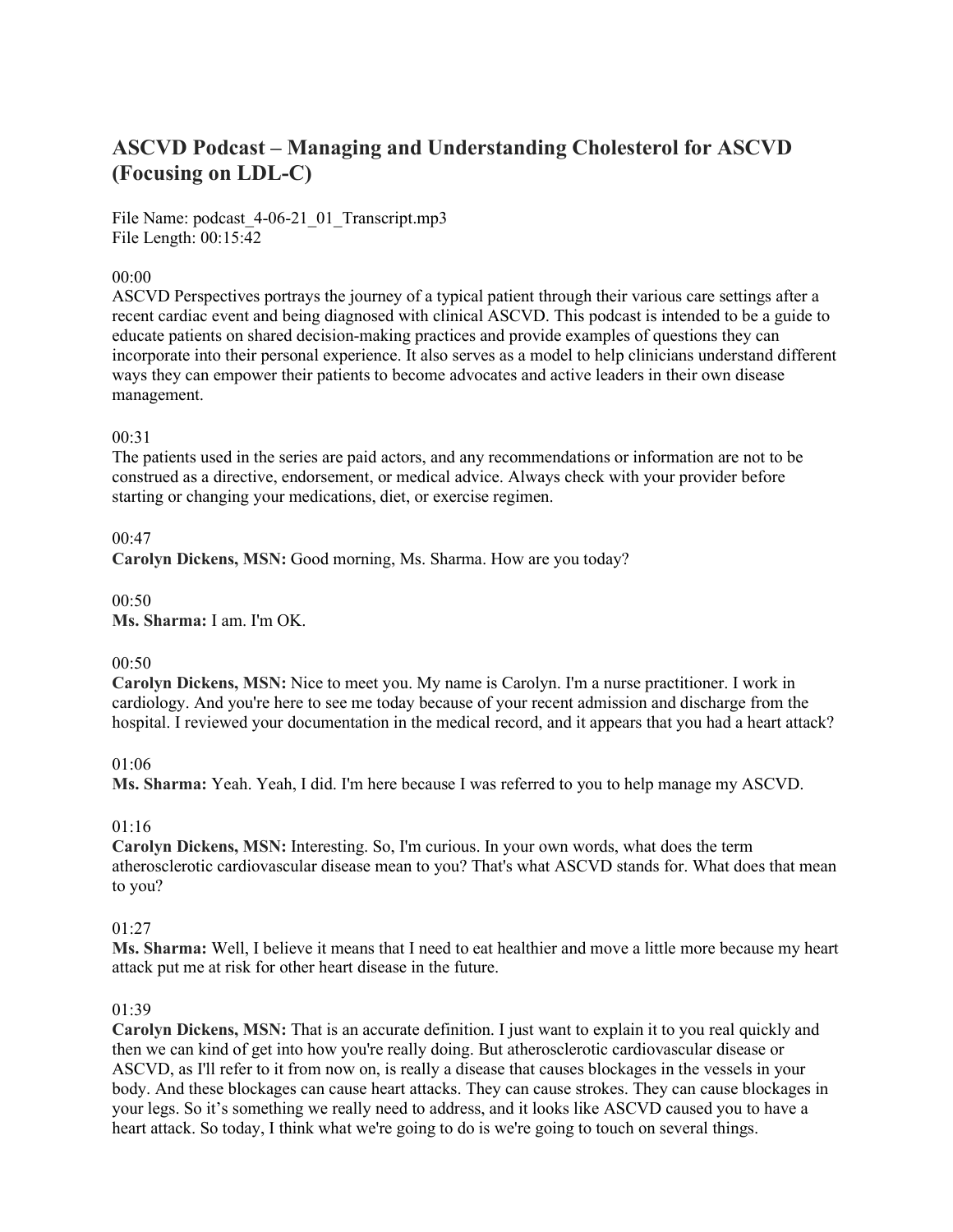**Carolyn Dickens, MSN:** The first I really want to see is how are you feeling? Have you been having any chest pain since you were discharged from the hospital over a month ago?

# 02:21

**Ms. Sharma:** No, not really, no.

# 02:23

**Carolyn Dickens, MSN:** OK, how about your medications? Have you been taking your medications like you were prescribed?

# 02:29

**Ms. Sharma:** I mean, yeah. I mean, I'm trying to remember. It's hard sometimes.

# 02:33

**Carolyn Dickens, MSN:** I find a pill box works for that, but you need to take your medications every day. That's one of the cornerstones of treatment besides a healthy lifestyle. Today, I'd really like to talk to you about a healthy lifestyle. And besides, there are several elements of a healthy lifestyle, but a healthy lifestyle will decrease your risk of ASCVD getting worse. And so, there are several elements of risk factors that go into ASCVD. And like I said, today we're going to really stick to a healthy lifestyle.

# 03:05

**Carolyn Dickens, MSN:** And there's a heart healthy diet. There's exercise. There's smoking cessation, and really there's activity. And one of the cornerstones with all of those is they should decrease something called LDL, which is a type of cholesterol. And I'm wondering, have you ever heard of the term LDL? Does that mean anything to you?

# 03:27

**Ms. Sharma:** You know, I probably... Yeah, I've heard of it, but I don't know. I mean, is it important for my condition? I don't know what it means really.

# 03:36

**Carolyn Dickens, MSN:** OK, well LDL is a type of cholesterol, and it is important for your condition. And it's one of those risk factors I talked about that kind of go into this idea or this disease process of atherosclerotic cardiovascular disease. And it is a bad cholesterol. It's something that's in your blood, and it is a cholesterol that makes deposits on those blood vessels and causes those blockages. So it is a bad cholesterol.

#### 04:02

**Ms. Sharma:** OK, wait. I've heard of good cholesterol and bad cholesterol, but I don't...what does that mean?

# 04:09

**Carolyn Dickens, MSN:** Good question. Good question. So LDL, like I just said, is the bad cholesterol. And then there is something also called a good cholesterol, and it's called HDL. And the good cholesterol almost takes off some of those bad deposits or helps decrease some of those blockages in your vessels in your heart. But we manage and we talk about this healthy lifestyle that's really the cornerstone of management. If we really get you into a good, healthy lifestyle, it should decrease that LDL-C and sometimes it might increase the good cholesterol, which is called an HDL.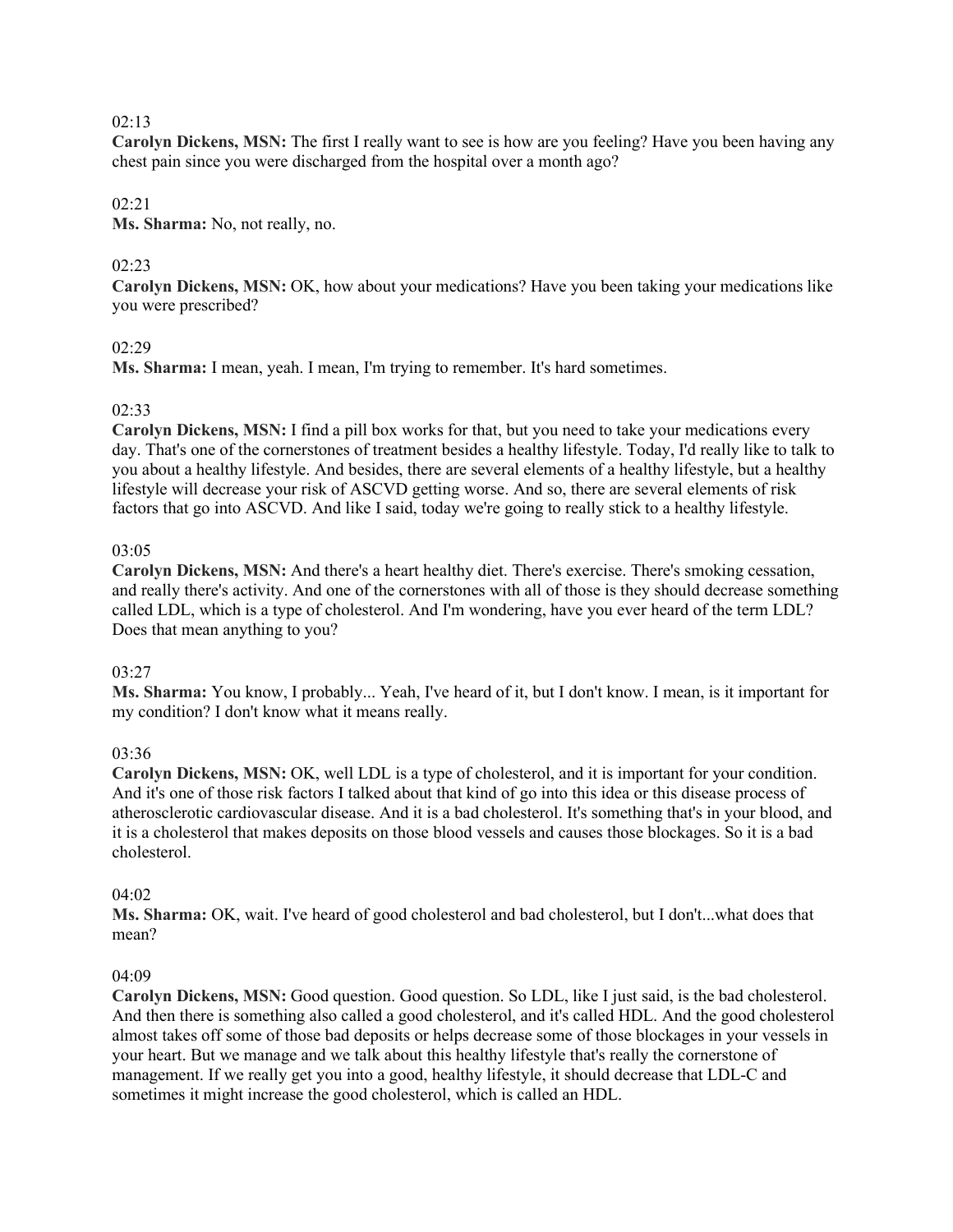**Ms. Sharma:** OK, so if I get my cholesterol under control, does that mean I no longer have ASCVD?

# 04:52

**Carolyn Dickens, MSN:** Well, unfortunately not. It should help it and should help the progression of it. But as I mentioned in the very beginning of our conversation, there are several risk factors for ASCVD, and cholesterol is just one of them. The best thing that you can do to help your cholesterol is what I kind of mentioned at the beginning of a heart healthy diet, being active, not smoking, and then really taking your medications.

# 05:21

**Ms. Sharma:** OK, so is it possible to keep my ASCVD from getting worse if I lower my LDL?

# 05:30

**Carolyn Dickens, MSN:** Yes. Yes, absolutely. Yes.

# 05:35

**Ms. Sharma:** …Well, how will I know when my cholesterol is under control and kind of ensure that it stays that way?

# 05:42

**Carolyn Dickens, MSN:** Well, unfortunately, high cholesterol is something that is almost like a like high blood pressure, which we say is the silent killer. Frequently patients don't know that it's bad until it's too late. Until you have these blockages and that causes strokes and heart attacks. So what we will do, since it's been about four weeks since you've left the hospital, we will get you some blood work drawn today. I know that your LDL, before you started your medications on discharge, was about one hundred and fifty.

# 06:13

**Carolyn Dickens, MSN:** So you were started on some new medications, and we want to see if they're working. And then also we can start talking about these other lifestyle changes that I'm hoping that we can work on together to also help decrease your LDL.

# 06:27

**Ms. Sharma:** Is there any way for me to know that my cholesterol is kind of out of whack without going to the doctor and getting blood work and all that stuff?

# 06:35

**Carolyn Dickens, MSN:** Well, you know, in the beginning, as we work together through these next several appointments, honestly, no. Not without checking your blood. But we're going to see how things are going. We have a lot of research out there behind what we're going to be talking about. About your plans for the future. There's a lot of research saying what works, what doesn't work without getting blood work drawn all the time. But there are certain guidelines that we do need to follow in terms of making sure that your cholesterol is low, and we will do those guidelines also.

# 07:05

**Carolyn Dickens, MSN:** But we're also going to talk about a heart healthy diet and activity. So, which brings me to some questions for you. So prior to your heart attack, what did you do for activity?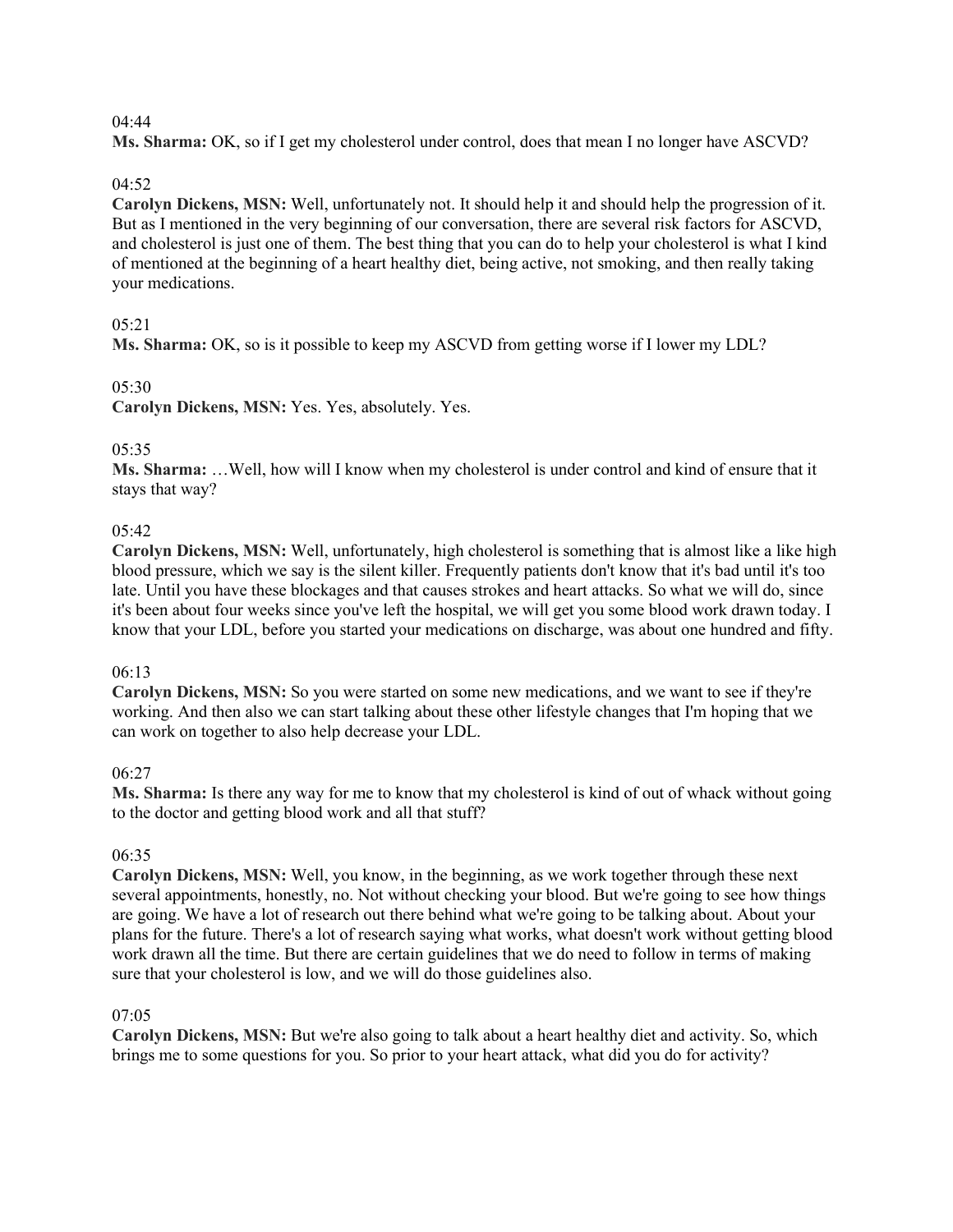**Ms. Sharma:** I walk. I try to walk as much as I can. I don't have a lot of activity in my life. I have to be honest.

# 07:23

**Carolyn Dickens, MSN:** And what are you doing now since you got out of the hospital?

# 07:28

**Ms. Sharma:** Uh, you know, it's hard. I don't know. I'm walking a little, trying to walk a little more. I know they told me that when I was discharged that I should try to do more exercise. I really don't know what else to do, especially during the pandemic and everything.

# $07:46$

**Carolyn Dickens, MSN:** Sure. Sure.

# 07:48

**Carolyn Dickens, MSN:** Well, we have a couple of options, and we want to throw them out to you and see what you think. And then maybe we can work on some together. Now, one of the first recommendations we always make is there is an opportunity to do cardiac rehab. This is a really a structured environment. You would go to a location and you would work with the people there on how to increase your activity and it would be very supervised. That is definitely something that should be available to you. Now some people don't have the time, or they don't want to make the drive. We can talk to you about that.

# 08:18

**Carolyn Dickens, MSN:** But it's definitely an opportunity for you to do. Now, there are other choices. You know, if you don't feel that would work for you or your family, increasing your activity by walking is definitely a great thing that you're already doing. And I'm really happy to hear that you're doing that. You should slowly try to increase your walking over time, so you'd be at least doing five days a week of walking exercise. Do you have a gym near you or even time for gym?

# 08:47

**Ms. Sharma:** I mean, I do. I just... I'm honestly... I'm a little apprehensive to go into a gym these days.

# 08:56

**Carolyn Dickens, MSN:** Sure, sure. Absolutely. And I can understand. So, you know, if after our visit today, I would like to talk to our cardiac rehab people, if that's OK with you. See if that's something that would work within your schedule. And they can... Again, it's great and insurance will pay for it, and it's a great opportunity for you. It's structured. It's built for patients who just had heart attacks, people that are exactly in your position. And then if that is something that you are not enthusiastic about or doesn't work for you, we can talk about other opportunities.

# 09:30

**Carolyn Dickens, MSN:** But in terms of activity--walking. But it's definitely activity or walking, even if you don't go to cardiac rehab, or even if you do go to rehab, it is something that you should do.

# 09:38

**Ms. Sharma:** So how often is cardiac rehab?

# 09:42

**Carolyn Dickens, MSN:** Well, they start out about three times a week, and I think it goes about eight to 12 weeks.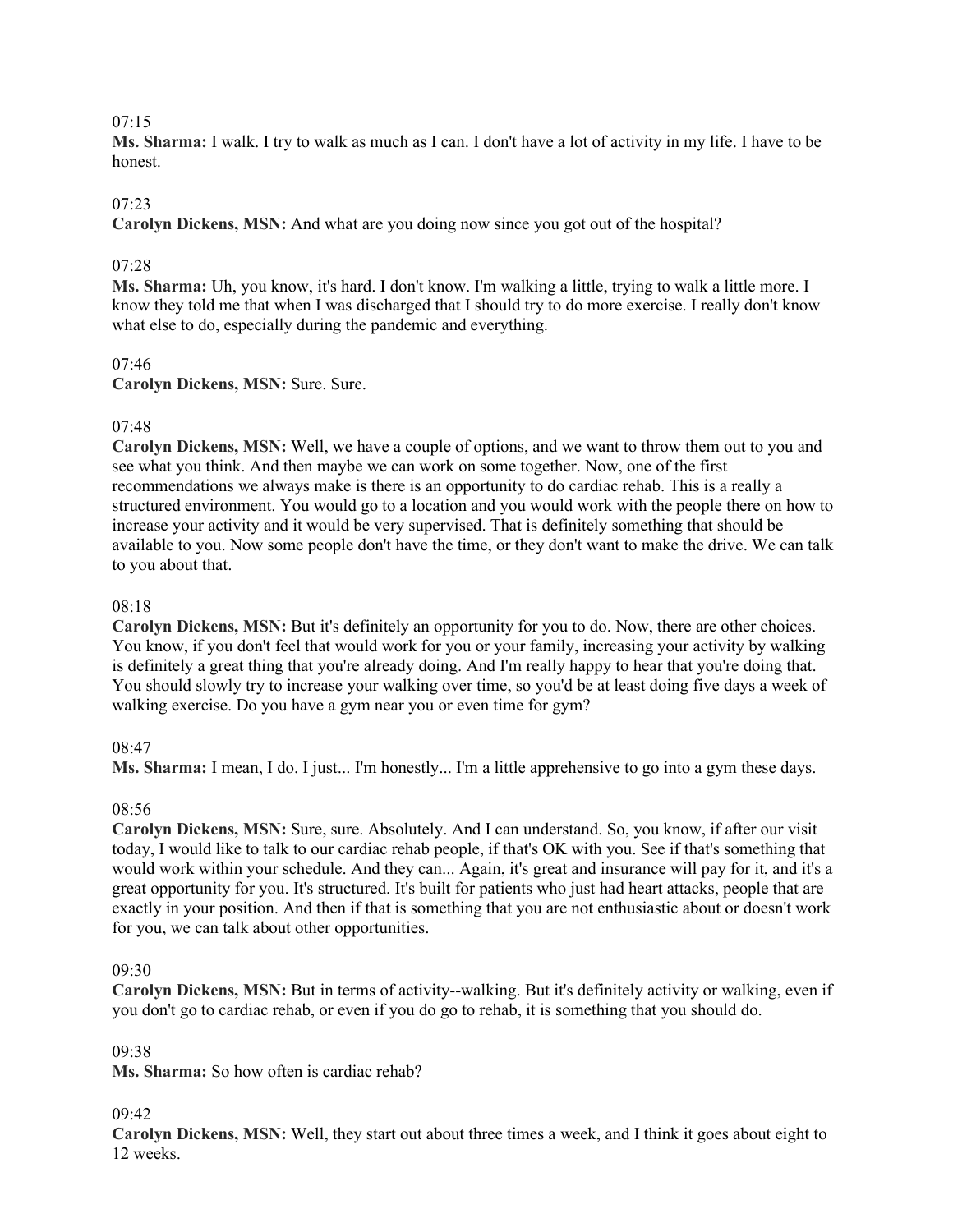09:48 **Ms. Sharma:** Ok.

09:52

**Carolyn Dickens, MSN:** You could go less, or more. But again, it's built for patients who just had heart attacks.

09:56 **Ms. Sharma:** OK,

# 09:57

**Carolyn Dickens, MSN:** So let's talk about your eating. Now, who usually does the cooking in your house?

10:01 **Ms. Sharma:** Oh, I do. Yeah.

#### 10:03

**Carolyn Dickens, MSN:** And, you know, for an example, tell me what your typical lunch… dinner includes, what did you eat last night?

#### 10:10

**Ms. Sharma:** Well, last night we had hamburgers - cheeseburgers. I made, not McDonalds, and we had some potatoes, and we made a vegetable. Peas, I think.

#### 10:25

**Carolyn Dickens, MSN:** Well, then when it comes to meat it is always somewhat about how do you cook your meat? Do you cook it on the grill? Do you cook with oil or butter when you make your burgers?

10:41

**Ms. Sharma:** No, just in a pan.

#### 10:46

**Carolyn Dickens, MSN:** So, my next recommendation is a couple of options for you, really. So first, in terms of eating, there are two diets out there that have been really related to decreasing your risk of further cardiovascular events and lowering your cholesterol. One is the Mediterranean diet and then the other one is the DASH diet. And they're related to decreasing further cardiovascular events. So, I will refer you to a nutritionist, which I think is somebody who can work with you also and think about what kind of diet would work with you and your family.

#### 11:19

**Carolyn Dickens, MSN:** But those are the two diets that are generally recommended. Really one of the cornerstones of both of those diets are green, leafy vegetables. Really increasing the amount you intake on those. Do you think that's a possibility? What would it take to change your diet?

#### 11:33

**Ms. Sharma:** Well, it's hard because you know, the kids and my husband and everybody has their favorite foods. But, you know, I mean obviously, I don't want another heart attack. So I guess I'll have to kind of rethink everything,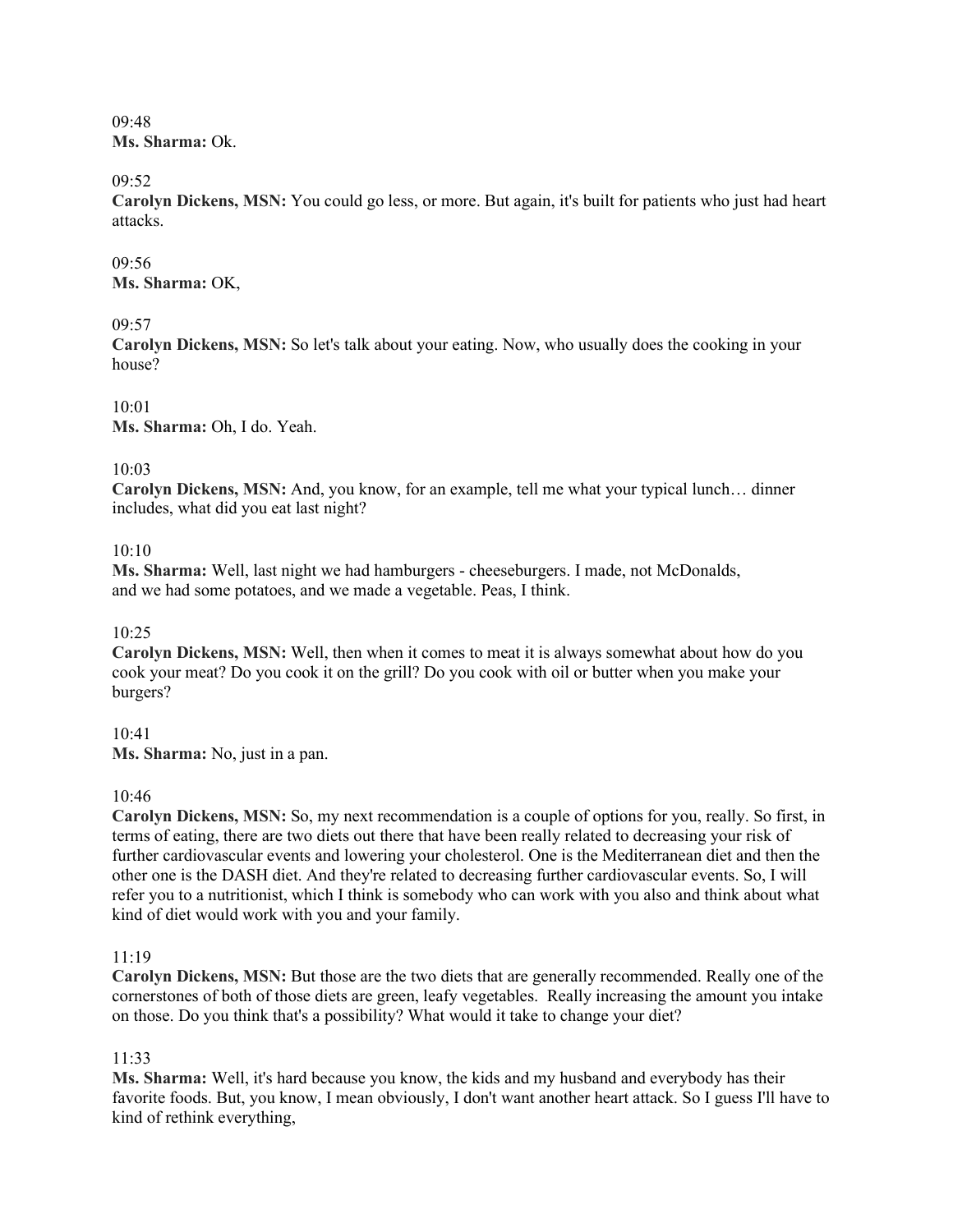# 11:51 **Carolyn Dickens, MSN:** OK.

# 11:53

**Carolyn Dickens, MSN:** Diet is something that's very important. And I have found when we work with patients and their families, maybe when you talk to the dietician you bring your husband with or one of your kids. Families really want to see family members get better. And I have found the most successful patients have engaged their family members to work with them, especially when it comes to diet, because that's tough. Because you're right, what you make for dinner is going to impact everybody. I know as a parent, sometimes it gets tough when there's complaints from the kids about dinner.

# 12:27

**Carolyn Dickens, MSN:** And it's hard not to go towards what they like. and it might not be healthy for you. So, my recommendation is that we're going to have you talk to the dietitian, but you don't have any challenges going to the grocery store? Do you live in a community where your grocery store is close? Is it far? Are there any limitations in terms of that?

# 12:48

**Ms. Sharma:** No, it's like a ten-minute drive. It's pretty quick.

# 12:53

**Carolyn Dickens, MSN:** You know, as we kind of wind down this visit, can you just tell me as we think about goals for you, what do you consider healthy? What will motivate you maybe where you see yourself in six months or a year? What is important to you?

# 13:08

**Ms. Sharma:** Well, you know, I mean, to be honest, I've always been a little heavy. And, you know, you always imagine yourself being thin and fitting into a size six, whatever. But it's really hard. It just never happens. And obviously, the older you get, the harder it gets. So I'd say, you know, I'd love to lose a bunch of weight and really get healthy. I mean, maybe this is kind of a wake-up call. But I'm concerned with you know, fifty-eight years of eating poorly. It's just kind of hard to imagine it'll actually work.

# 13:51

**Carolyn Dickens, MSN:** OK, well, I hear you. I hear you. And I understand that something that hopefully…

# 13:58

**Carolyn Dickens, MSN:** …as you move forward on these goals, maybe you work with the nutritionist, you being active and working on your diet, these are all things that are also important to weight loss. But they are all also going to be helping you with your future health in terms of preventing another heart attack. So as we move forward and we work together over the next several appointments, we're going to set you up in terms of talking to you about your activity level. We'll talk to the cardiac rehab people.

# 14:30

**Carolyn Dickens, MSN:** You're going to increase your activity in terms of walking. What feels comfortable to you. And then we're also going to set you up with a nutritionist. And when you go to that, you're going to hopefully bring out like I said, I recommend you bring another family member to see the more engagement there is. And that actually also ties into your activity level. When you're talking about going on these walks, you can bring one of your kids or your spouse. You know, this can be a whole family activity. And then also in terms of your medications, again, you cannot miss any of your medications.